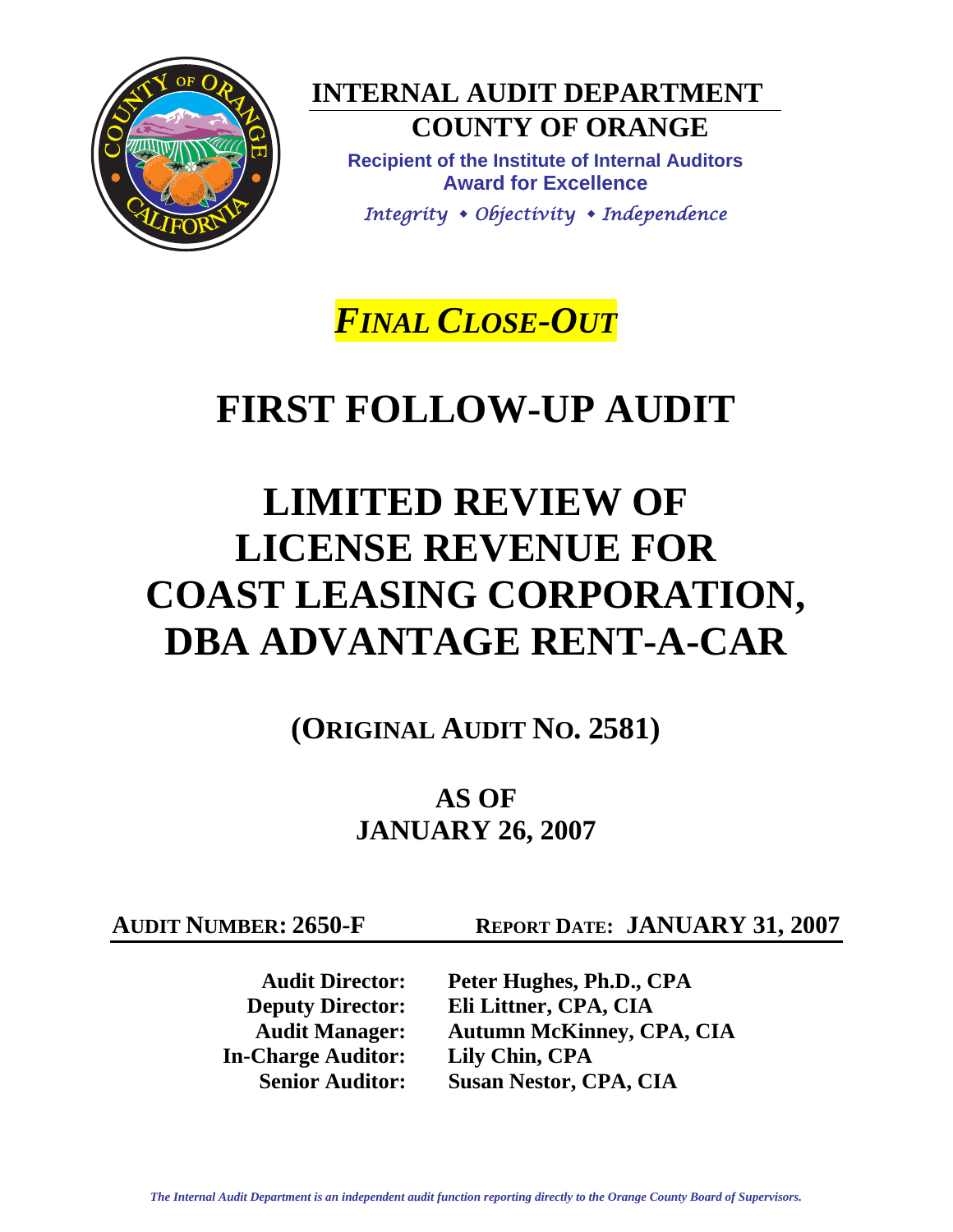# *Final Close-Out*

**First Follow-Up Audit Limited Review of License Revenue for Coast Leasing Corporation, dba Advantage Rent-A-Car Original Audit No. 2581** 

> **As of January 26, 2007**

## **TABLE OF CONTENTS**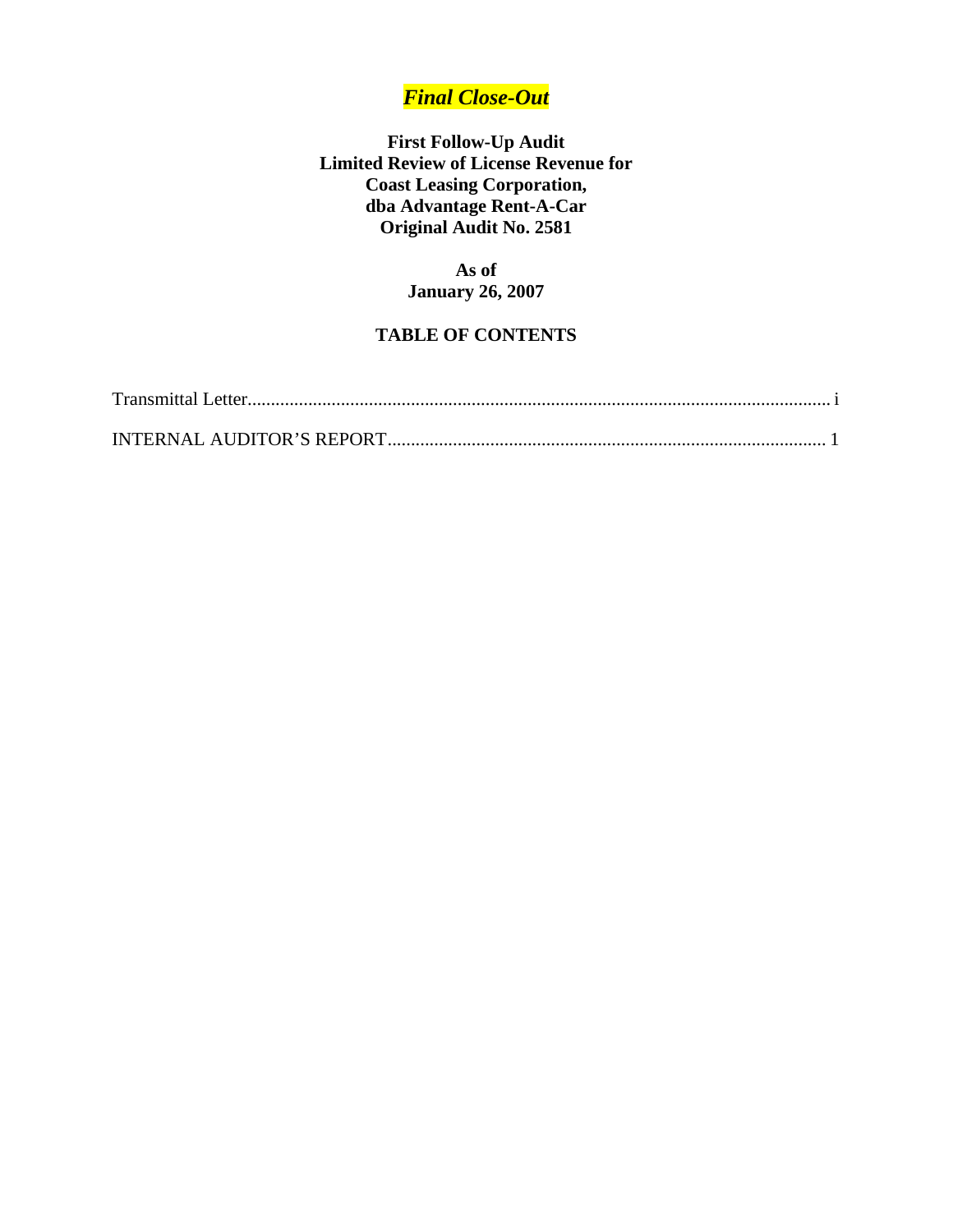<span id="page-2-0"></span>

# COUNTY OF ORANGE  **INTERNAL AUDIT DEPARTMENT**

#### **Recipient of the Institute of Internal Auditors Award for Excellence**

## *Integrity Objectivity Independence*

**Office of the Director DR. PETER HUGHES** Ph.D., MBA, CPA, CIA, CFE, CITP

> MAILING ADDRESS: 400 CIVIC CENTER DRIVE WEST BUILDING 12, ROOM 232 SANTA ANA, CALIFORNIA 92701

TELEPHONE: (714) 834-5475 FAX: (714) 834-2880 EMAIL: peter.hughes@ocgov.com WEBSITE: www.ocgov.com/audit/

| <b>ELI LITTNER</b>       | ALAN MARCUM   | MICHAEL J. GOODWIN | <b>AUTUMN MCKINNEY</b> |  |
|--------------------------|---------------|--------------------|------------------------|--|
| CPA. CIA. CFE. CFS. CISA | CPA. CIA      | MBA, CPA, CIA, CFE | CPA. CIA. CGFM         |  |
| <b>DEPUTY DIRECTOR</b>   | AUDIT MANAGER | AUDIT MANAGER      | <b>AUDIT MANAGER</b>   |  |
|                          |               |                    |                        |  |

#### **Transmittal Letter**

January 31, 2007

Audit No. 2650-F

TO: Alan L. Murphy, Director John Wayne Airport

FROM: Peter Hughes, Ph.D., CPA, Director Internal Audit Department

SUBJECT: Final Close-Out First Follow-Up Audit of Limited Review of License Revenue for Coast Leasing Corporation dba Advantage Rent-A-Car System, Original Audit No. 2581

We have completed the First Follow-Up Audit of the Limited Review of License Revenue for Coast Leasing Corporation dba Advantage Rent-A-Car System (Advantage). Our audit was limited to reviewing actions taken, as of January 26, 2007, to implement the recommendations made in our original audit report dated September 6, 2006. The results of our Follow-Up Audit are discussed in the **Internal Auditor's Report** following this transmittal letter. Because satisfactory corrective action has been taken for the five (5) recommendations, this report represents the final close-out of the original audit.

As the Director of Internal Audit, I now submit a monthly audit status report to the Board of Supervisors (BOS) where I detail any material and significant audit findings released in reports during the prior month and the implementation status of audit recommendations as disclosed by our Follow-Up Audits. Accordingly, the results of this audit will be included in a future status report to the BOS.

We appreciate the cooperation and assistance extended to us by your staff during our follow-up audit.

Other recipients of this report: Members, Board of Supervisors Members, Audit Oversight Committee Thomas G. Mauk, County Executive Officer Loan Leblow, Assistant Airport Director Roy Freeman, Deputy Airport Director, JWA/Business Development David De Leon, Manager, JWA/Parking, Ground Transportation and Special Projects Tammy Adams, Real Property Agent, JWA/Business Development Don Arthur, Deputy Airport Director, JWA/Finance and Administration Sharon Tabata, Accounting Manager, JWA/Accounting Scott Suzuki, Quality Assurance and Compliance Manager, JWA Foreperson, Grand Jury Darlene J. Bloom, Clerk of the Board of Supervisors

i